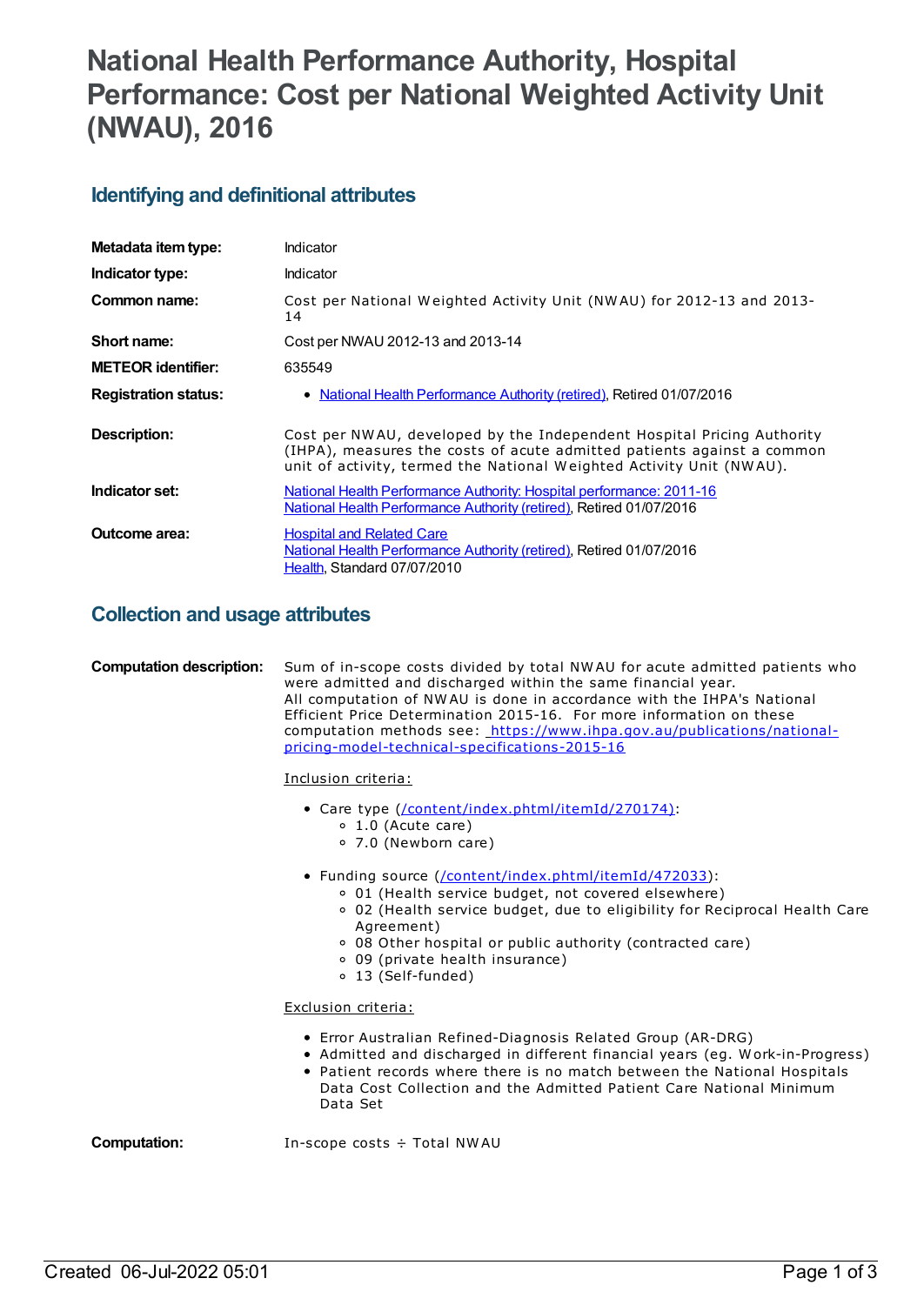| Numerator:                              | In-scope costs are a subset of the total costs for acute admitted patients.<br>Costs are included if they are comparable or if they cannot be separated from<br>other costs. Costs are considered comparable if there is consistency of cost<br>information provided by each of the states and territories. |
|-----------------------------------------|-------------------------------------------------------------------------------------------------------------------------------------------------------------------------------------------------------------------------------------------------------------------------------------------------------------|
|                                         | In-scope costs include the direct and overhead costs associated with the<br>following cost buckets:                                                                                                                                                                                                         |
|                                         | • Allied health<br>• Critical care<br>• Hotel goods and services<br>• Imaging<br>• Non clinical<br>$\bullet$ On-costs<br>• Operating room<br>• Pharmacy<br>• Pathology<br>• Prostheses<br>• Special procedures suites<br>• Ward supplies<br>• Ward medical<br>• Ward nursing                                |
|                                         | Note: costs for non-qualified new born(s) are allocated to mothers                                                                                                                                                                                                                                          |
| Denominator:                            | Indicator: National Health Performance Authority, Hospital Performance: Total<br>National Weighted Activity Unit, 2016                                                                                                                                                                                      |
|                                         | Total National Weighted Activity Units (NWAU), developed by the Independent<br>Hospital Pricing Authority (IHPA), measures total hospital activity using a<br>common unit of activity, termed NWAU.                                                                                                         |
|                                         | For the specification of this indicator see;                                                                                                                                                                                                                                                                |
|                                         | /content/index.phtml/itemId/635556                                                                                                                                                                                                                                                                          |
| Disaggregation:                         | Hospital                                                                                                                                                                                                                                                                                                    |
|                                         | Peer Group                                                                                                                                                                                                                                                                                                  |
| <b>Disaggregation data</b><br>elements: | <b>Data Element / Data Set-</b><br>Establishment-organisation identifier (Australian), NNX[X]NNNNN                                                                                                                                                                                                          |
|                                         | Data Element / Data Set-                                                                                                                                                                                                                                                                                    |
|                                         | Hospital-hospital peer group, modified code N                                                                                                                                                                                                                                                               |
|                                         |                                                                                                                                                                                                                                                                                                             |